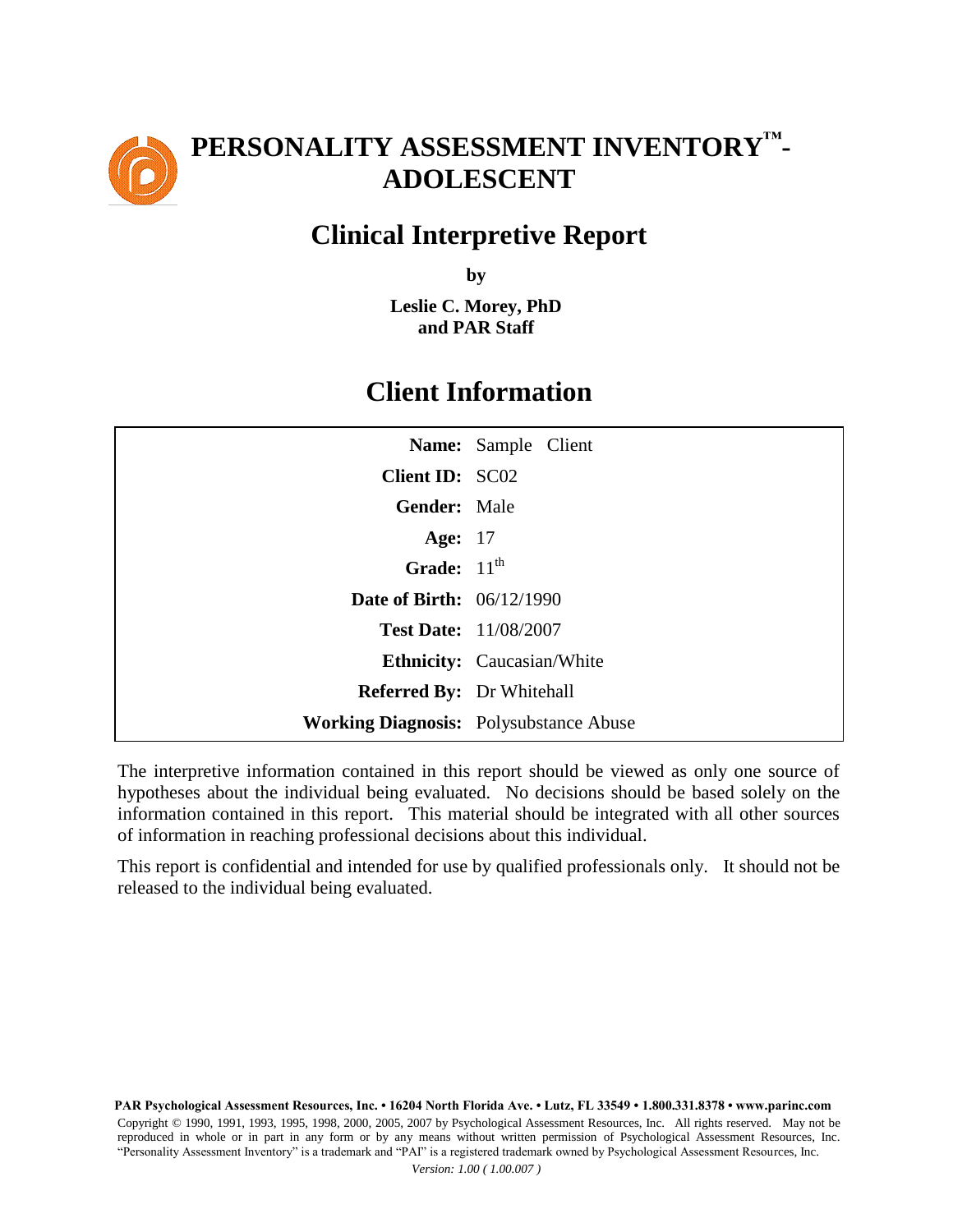#### **Full Scale Profile**



Plotted *T* scores are based upon a census matched standardization sample of 707 community adolescents 12 to 18 years of age.

indicates that the score is more than two standard deviations above the mean for a sample of 1,160 clinical patients.

indicates that the scale has 20% or more missing items.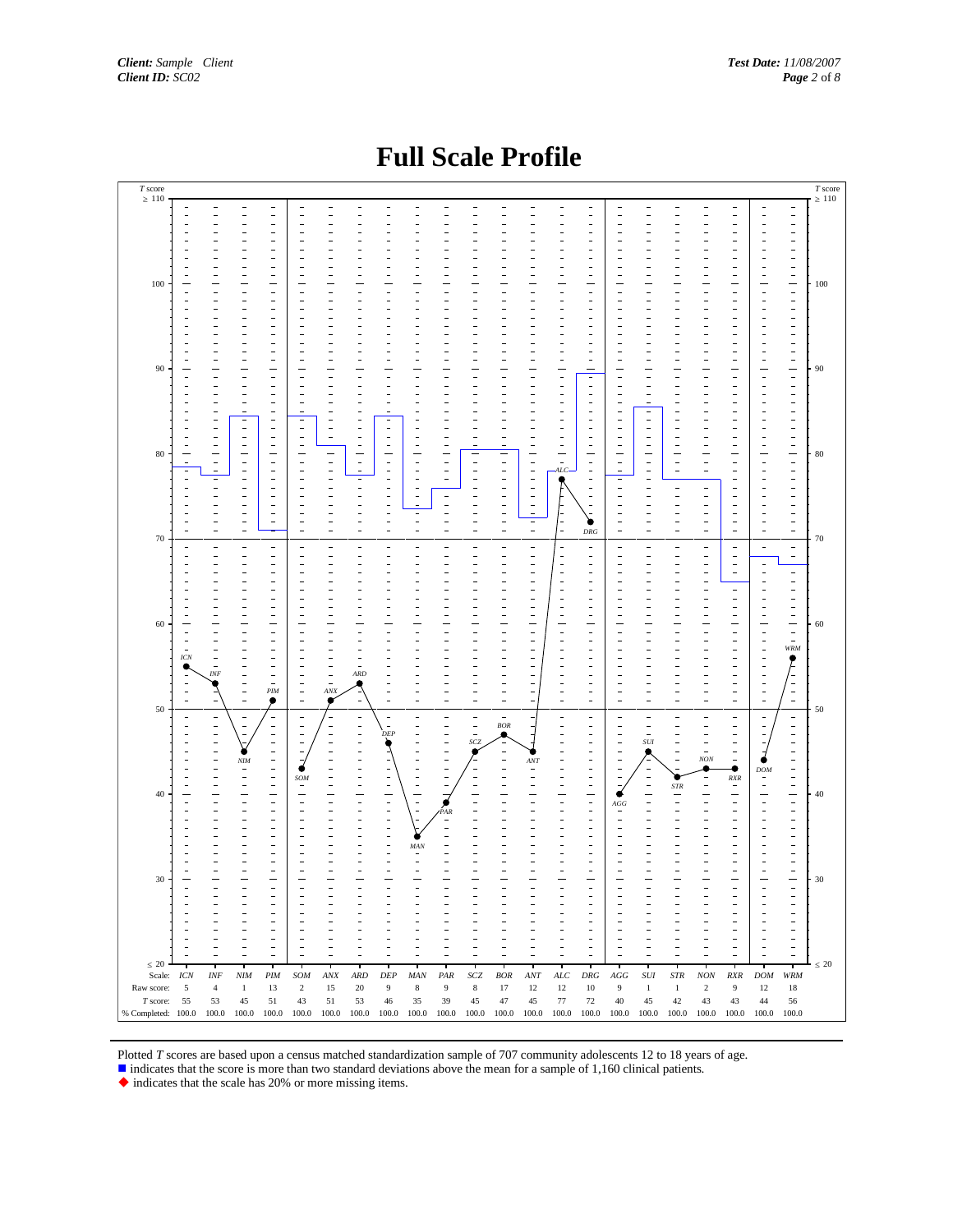|                                                     | Score                    | $\leq 30$ | 40     | $50\,$ | 60 | $70\,$ | $80\,$ | 90     | $100\,$ | $\geq 110$ |
|-----------------------------------------------------|--------------------------|-----------|--------|--------|----|--------|--------|--------|---------|------------|
|                                                     | Raw<br>$\cal T$          |           |        |        |    |        |        |        |         |            |
| $SOM-C$<br>Conversion                               | $\mathbf{1}$<br>46       |           |        |        |    |        |        |        |         |            |
| $SOM-S$<br>Somatization                             | $\boldsymbol{0}$<br>40   |           |        |        |    |        |        |        |         |            |
| $SOM\text{-}H$<br><b>Health Concerns</b>            | 46<br>$\mathbf{1}$       |           |        |        |    |        |        |        |         |            |
|                                                     |                          |           |        |        |    |        |        |        |         |            |
| $\ensuremath{\textit{ANX-}\mathit{C}}$<br>Cognitive | 47<br>3                  |           |        |        |    |        |        |        |         |            |
| Affective<br>$ANX-A$                                | 55<br>$\tau$             |           |        |        |    |        |        |        |         |            |
| $\ensuremath{\textit{ANX-P}}$<br>Physiological      | 52<br>5                  |           |        |        |    |        |        |        |         |            |
|                                                     |                          |           |        |        |    |        |        |        |         |            |
| $ARD-O$<br>Obsessive-Compulsive                     | $\,$ 8 $\,$<br>53        |           |        |        |    |        |        |        |         |            |
| $ARD-P$<br>Phobias                                  | 55<br>8                  |           |        |        |    |        |        |        |         |            |
| $ARD\text{-}T$<br><b>Traumatic Stress</b>           | 50<br>$\overline{4}$     |           |        |        |    |        |        |        |         |            |
|                                                     |                          |           |        |        |    |        |        |        |         |            |
| $DEP\hbox{-} C$<br>Cognitive                        | 49<br>$\overline{4}$     |           |        |        |    |        |        |        |         |            |
| $DEP\text{-}A$<br>Affective<br>$DEP-P$              | 43<br>1<br>47            |           |        |        |    |        |        |        |         |            |
| Physiological                                       | $\overline{4}$           |           |        |        |    |        |        |        |         |            |
| $MAN-A$<br>Activity Level                           | 42<br>$\boldsymbol{2}$   |           |        |        |    |        |        |        |         |            |
| $MAN-G$<br>Grandiosity                              | $\sqrt{2}$<br>33         |           |        |        |    |        |        |        |         |            |
| $MAN-I$<br>Irritability                             | $\overline{4}$<br>43     |           |        |        |    |        |        |        |         |            |
|                                                     |                          |           |        |        |    |        |        |        |         |            |
| $PAR-H$<br>Hypervigilance                           | 40<br>$\overline{4}$     |           |        |        |    |        |        |        |         |            |
| $PAR-P$<br>Persecution                              | 40<br>$\boldsymbol{0}$   |           |        |        |    |        |        |        |         |            |
| PAR-R<br>Resentment                                 | $\sqrt{5}$<br>46         |           |        |        |    |        |        |        |         |            |
|                                                     |                          |           |        |        |    |        |        |        |         |            |
| $SCZ-P$<br>Psychotic Experiences                    | $\mathfrak z$<br>47      |           |        |        |    |        |        |        |         |            |
| $SCZ-S$<br>Social Detachment                        | 41<br>1                  |           |        |        |    |        |        |        |         |            |
| $SCZ\text{-}T$<br>Thought Disorder                  | 50<br>$\overline{4}$     |           |        |        |    |        |        |        |         |            |
|                                                     |                          |           |        |        |    |        |        |        |         |            |
| $\it BOR\text{-}A$<br>Affective Instability         | 44<br>3                  |           |        |        |    |        |        |        |         |            |
| $BOR-I$<br><b>Identity Problems</b>                 | 53<br>7                  |           |        |        |    |        |        |        |         |            |
| $\it BOR\mbox{-}N$<br>Negative Relationships        | 46<br>$\overline{4}$     |           |        |        |    |        |        |        |         |            |
| $BOR-S$<br>Self-Harm                                | 3<br>48                  |           |        |        |    |        |        |        |         |            |
| Antisocial Behaviors                                | 57<br>9                  |           |        |        |    |        |        |        |         |            |
| $ANT-A$<br>$ANT-E$                                  | 37<br>$\mathbf{0}$       |           |        |        |    |        |        |        |         |            |
| Egocentricity<br>$ANT\text{-}S$<br>Stimulus-Seeking | $\mathfrak z$<br>$41\,$  |           |        |        |    |        |        |        |         |            |
|                                                     |                          |           |        |        |    |        |        |        |         |            |
| $AGG\text{-}A$<br>Aggressive Attitude               | 43<br>$\overline{4}$     |           |        |        |    |        |        |        |         |            |
| $AGG\text{-}V$<br>Verbal Aggression                 | $40\,$<br>$\overline{4}$ |           |        |        |    |        |        |        |         |            |
| $AGG\text{-}P$<br>Physical Aggression               | $42\,$<br>$\mathbf{1}$   |           |        |        |    |        |        |        |         |            |
|                                                     |                          |           |        |        |    |        |        |        |         |            |
|                                                     |                          | $\leq 30$ | $40\,$ | $50\,$ | 60 | $70\,$ | $80\,$ | $90\,$ | $100\,$ | $\geq 110$ |

## **Subscale Profile**

Plotted *T* scores are based upon a census matched standardization sample of 707 community adolescents 12 to 18 years of age.

indicates that the score is more than two standard deviations above the mean for a sample of 1,160 clinical patients.

 $\blacklozenge$  indicates that the scale has 20% or more missing items.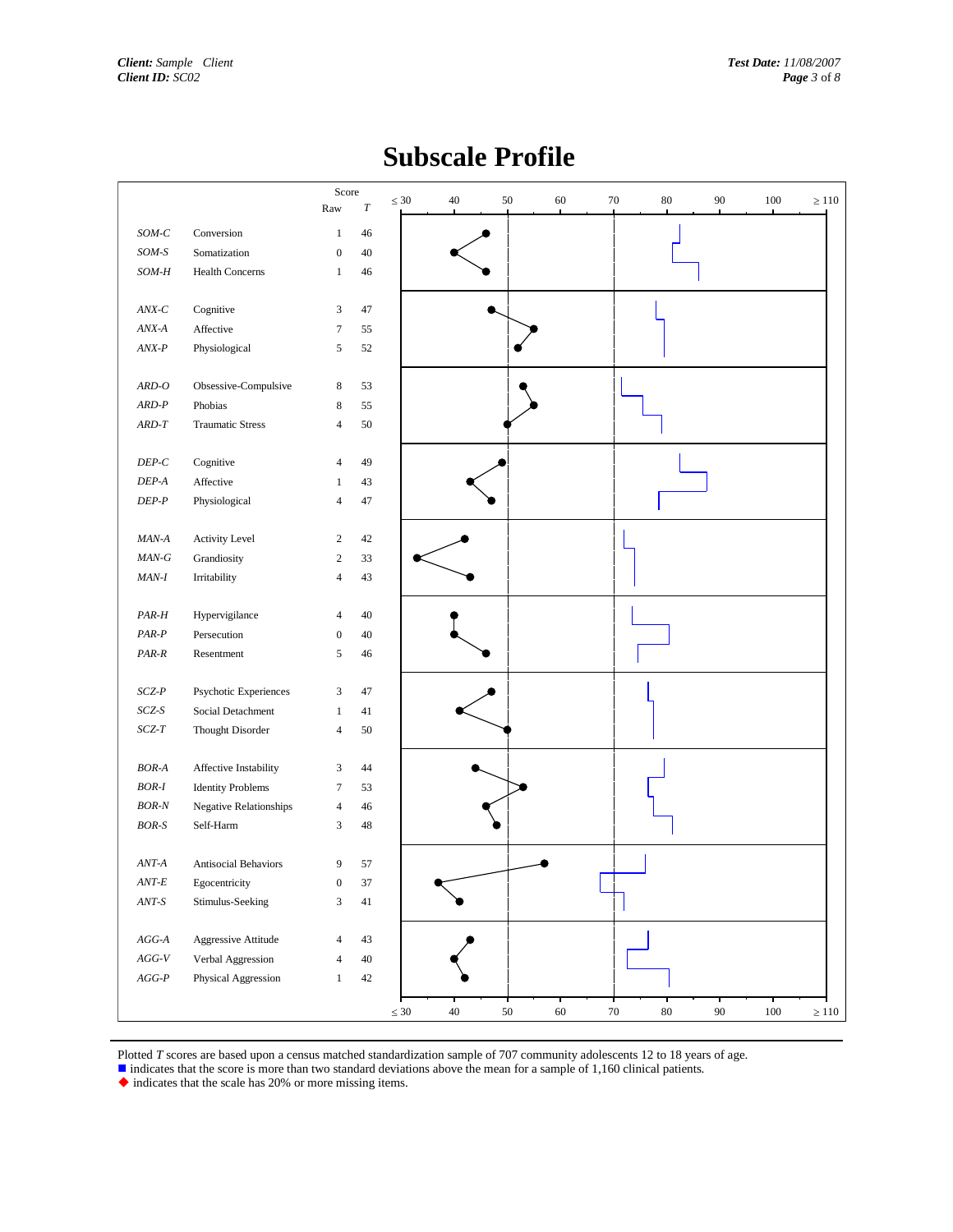# **Validity of Test Results**

The PAI-A provides a number of validity indices that are designed to provide an assessment of factors that could distort the results of testing. Such factors could include failure to complete test items properly, carelessness, reading difficulties, confusion, exaggeration, malingering, or defensiveness. For this protocol, there are no uncompleted items.

Also evaluated is the extent to which the respondent attended appropriately and responded consistently to the content of test items. The respondent's scores suggest that he did attend appropriately to item content and responded in a consistent fashion to similar items.

The degree to which response styles may have affected or distorted the report of symptomatology on the inventory is also assessed. The scores for these indicators fall in the normal range, suggesting that the respondent answered in a reasonably forthright manner and that there do not appear to be factors that might distort the profile which would make it appear either more negative or more positive than the clinical picture would warrant.

## **Clinical Features**

The PAI-A clinical profile is marked by significant elevations, indicating the presence of clinical features that are likely to be sources of difficulty for the respondent. The configuration of the clinical scales suggests a person with a pattern of polysubstance abuse, including alcohol as well as other drugs. When disinhibited by the substance use, other acting-out behaviors may become apparent as well. The substance abuse is probably causing severe disruptions in his social relationships and his school performance, with these difficulties serving as additional sources of stress and perhaps further aggravating his tendency to drink and use drugs.

The respondent reports that his use of alcohol has had a negative impact on his life. Alcohol-related problems are likely, including difficulties in interpersonal relationships, difficulties at school, and possible legal complications.

The respondent indicates that his use of drugs has been sufficient to have had negative consequences on his life. Problems associated with drug use appear to be noteworthy, including strained and family interpersonal relationships, school and/or legal problems, and possible health complications.

According to the respondent's self-report, he describes NO significant problems in the following areas: unusual thoughts or peculiar experiences, antisocial behavior, problems with empathy, undue suspiciousness or hostility, extreme moodiness and impulsivity, unhappiness and depression, unusually elevated mood or heightened activity, marked anxiety, problematic behaviors used to manage anxiety, or difficulties with health or physical functioning.

#### **Self-Concept**

The respondent appears to be reasonably comfortable with himself, although his self-esteem may be rather reactive to changes in his current circumstances. The respondent may be inwardly troubled by more self-doubt and misgivings about his adequacy than is readily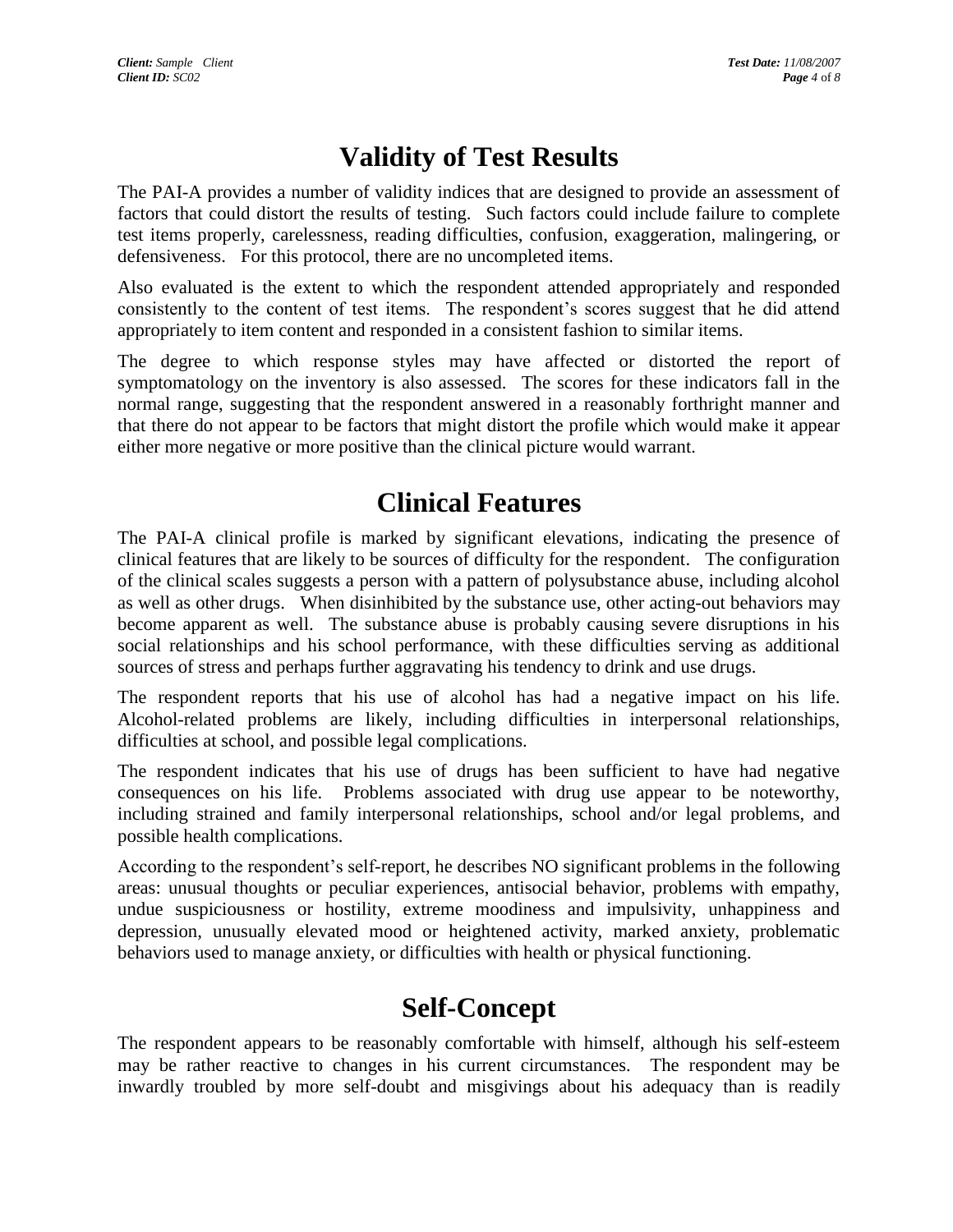apparent to others. He may tend to play down his successes as a result and probably sees such accomplishments as heavily depending on the efforts or good will of others.

## **Interpersonal and Social Environment**

The respondent's interpersonal style seems best characterized as open, genuine, and conforming. He is likely to be a somewhat unassuming individual who prefers to avoid the leadership role in social interactions and relationships. Although he is probably not shy or socially avoidant, he is likely to be most comfortable in the background of a social setting. Despite his rather unobtrusive stance in social interactions, he is probably reasonably effective in his interactions. He is likely to be seen by others as a warm, quiet individual who is fairly eager to please.

In considering the social environment of the respondent with respect to perceived stressors and the availability of social supports with which to deal with these stressors, his responses indicate that he reports having experienced very few stressful events in the recent past. His perceived level of social support is about average in comparison to normal adolescents. The combination of a stable and relatively stress-free environment with the availability of a social support system is a favorable prognostic sign for future adjustment.

# **Treatment Considerations**

Treatment considerations involve issues that can be important elements in case management and treatment planning. Interpretation is provided for three general areas relevant to treatment: behaviors that may serve as potential treatment complications, motivation for treatment, and aspects of the respondent's clinical picture that may complicate treatment efforts.

With respect to suicidal ideation, the respondent is not reporting distress from thoughts of self-harm.

With respect to anger management, the respondent describes his temper as within the normal range, and as fairly well-controlled without apparent difficulty.

The respondent's interest in and motivation for treatment is comparable to that of adolescents who are not being seen in a therapeutic setting. However, his level of treatment motivation is somewhat lower than is typical of individuals being seen in treatment settings. His responses suggest that he is satisfied with himself as he is, that he is not experiencing marked distress, and that, as a result, he sees little need for changes in his behavior. However, the respondent does report a number of strengths that are positive indications for a relatively smooth treatment process, if he were willing to make a commitment to treatment.

# *DSM-IV* **Diagnostic Possibilities**

The following *DSM-IV* Diagnostic Possibilities are suggestions for further investigation. A diagnosis should be made only after careful examination of the specific *DSM-IV* diagnostic criteria and should be informed by clinical judgment.

Axis I: 305.00 Alcohol Abuse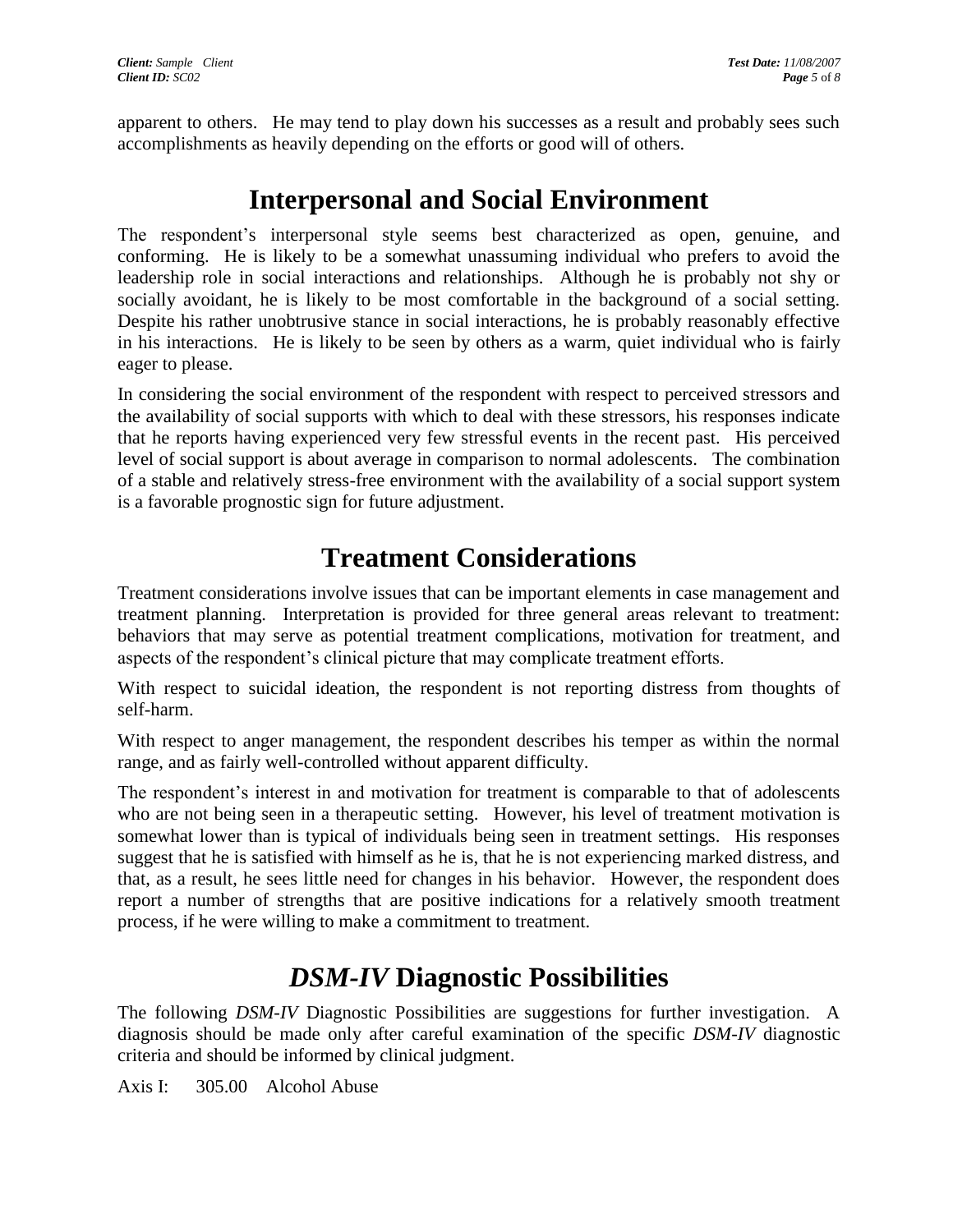- 305.90 Other (or Unknown) Substance Abuse
- Axis II: 799.9 Diagnosis or condition deferred on Axis II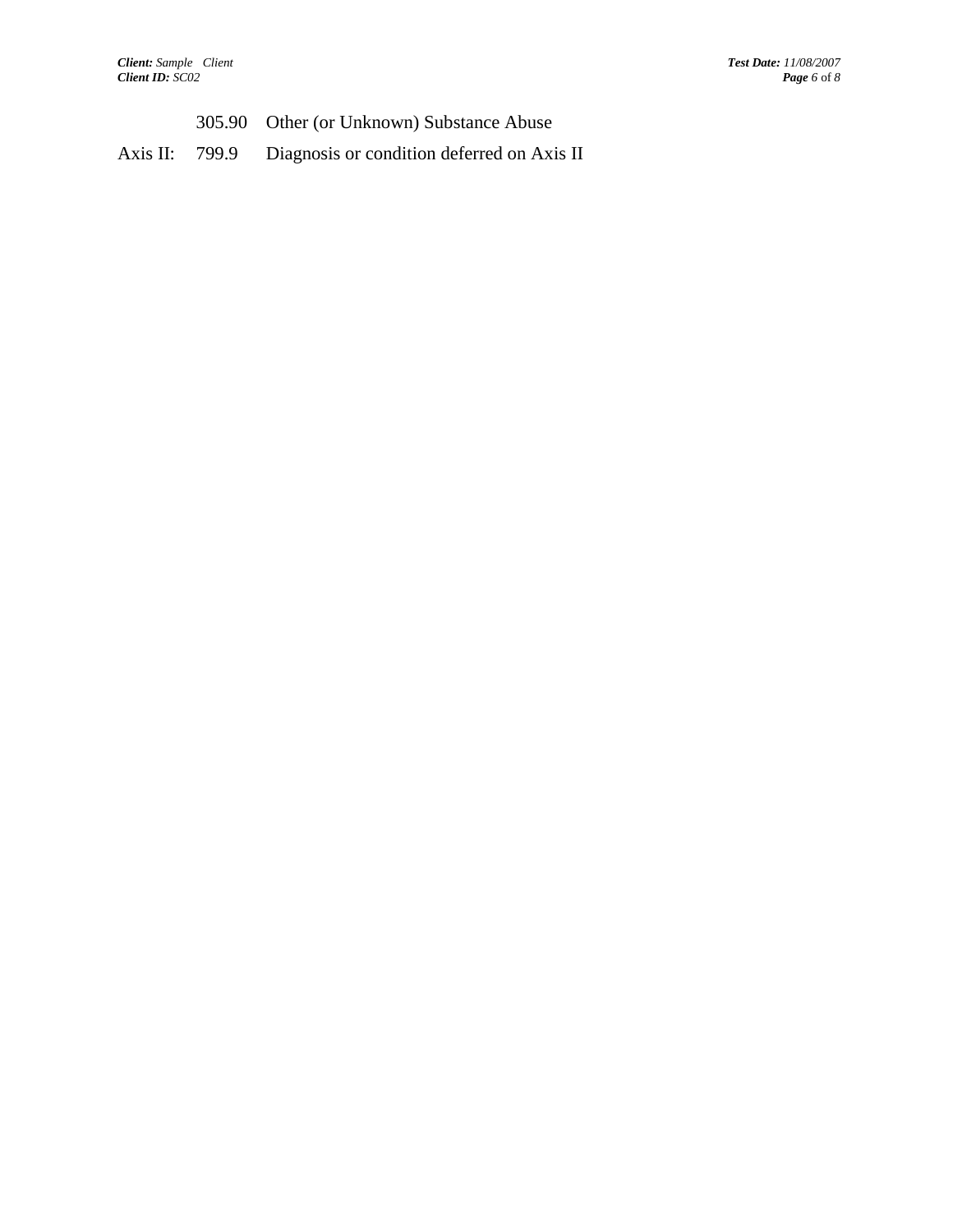# **Critical Item Endorsement**

A total of 17 PAI-A items reflecting serious pathology have very low endorsement rates in normal samples. These items have been termed critical items. Endorsement of these critical items is not in itself diagnostic, but review of the content of these items with the respondent may help to clarify the presenting clinical picture. Endorsed Critical Items, i.e. items with an item score of 1, 2, or 3, are indicated by a **bolded** Item Response in the table below.

| <b>Item</b>                                      | <b>Scale</b> | <b>Item</b><br><b>Response</b> | <b>Item Text</b>                                              |  |  |  |  |  |
|--------------------------------------------------|--------------|--------------------------------|---------------------------------------------------------------|--|--|--|--|--|
| <b>Delusions and Hallucinations</b>              |              |                                |                                                               |  |  |  |  |  |
| 35                                               | $SCZ-T$      | $\mathbf{F}$                   | [Item text was removed from this report for sample purposes.] |  |  |  |  |  |
| 128                                              | SCZ-P        | ${\bf F}$                      | [Item text was removed from this report for sample purposes.] |  |  |  |  |  |
| 222                                              | PAR-P        | $\mathbf{F}$                   | [Item text was removed from this report for sample purposes.] |  |  |  |  |  |
| <b>Potential for Self-Harm</b>                   |              |                                |                                                               |  |  |  |  |  |
| 79                                               | $BOR-S$      | $\mathbf{F}$                   | [Item text was removed from this report for sample purposes.] |  |  |  |  |  |
| 165                                              | DEP-A        | ${\bf F}$                      | [Item text was removed from this report for sample purposes.] |  |  |  |  |  |
| 262                                              | <b>SUI</b>   | ${\bf F}$                      | [Item text was removed from this report for sample purposes.] |  |  |  |  |  |
| <b>Potential for Aggression</b>                  |              |                                |                                                               |  |  |  |  |  |
| 58                                               | $AGG-P$      | $\mathbf F$                    | [Item text was removed from this report for sample purposes.] |  |  |  |  |  |
| 138                                              | $AGG-P$      | $\boldsymbol{\mathrm{F}}$      | [Item text was removed from this report for sample purposes.] |  |  |  |  |  |
| <b>Substance Abuse</b>                           |              |                                |                                                               |  |  |  |  |  |
| 60                                               | <b>DRG</b>   | <b>ST</b>                      | [Item text was removed from this report for sample purposes.] |  |  |  |  |  |
| 217                                              | ALC          | <b>ST</b>                      | [Item text was removed from this report for sample purposes.] |  |  |  |  |  |
| <b>Traumatic Stressors</b>                       |              |                                |                                                               |  |  |  |  |  |
| 191                                              | $ARD-T$      | $\boldsymbol{\mathrm{F}}$      | [Item text was removed from this report for sample purposes.] |  |  |  |  |  |
| 231                                              | ARD-T        | $\mathbf F$                    | [Item text was removed from this report for sample purposes.] |  |  |  |  |  |
| <b>Potential Malingering/Negative Distortion</b> |              |                                |                                                               |  |  |  |  |  |
| 13                                               | NIM          | $\mathbf F$                    | [Item text was removed from this report for sample purposes.] |  |  |  |  |  |
| 213                                              | NIM          | F                              | [Item text was removed from this report for sample purposes.] |  |  |  |  |  |
| <b>Unreliability</b>                             |              |                                |                                                               |  |  |  |  |  |
| 89                                               | $ANT-A$      | $\mathbf F$                    | [Item text was removed from this report for sample purposes.] |  |  |  |  |  |
| 129                                              | ANT-A        | $\mathbf{F}$                   | [Item text was removed from this report for sample purposes.] |  |  |  |  |  |
| 199                                              | <b>BOR-S</b> | $\boldsymbol{\mathrm{F}}$      | [Item text was removed from this report for sample purposes.] |  |  |  |  |  |

*Note.*  $VT = "Very True", MT = "Mainly True", ST = "Slightly True", F = "False, Not At All True".$